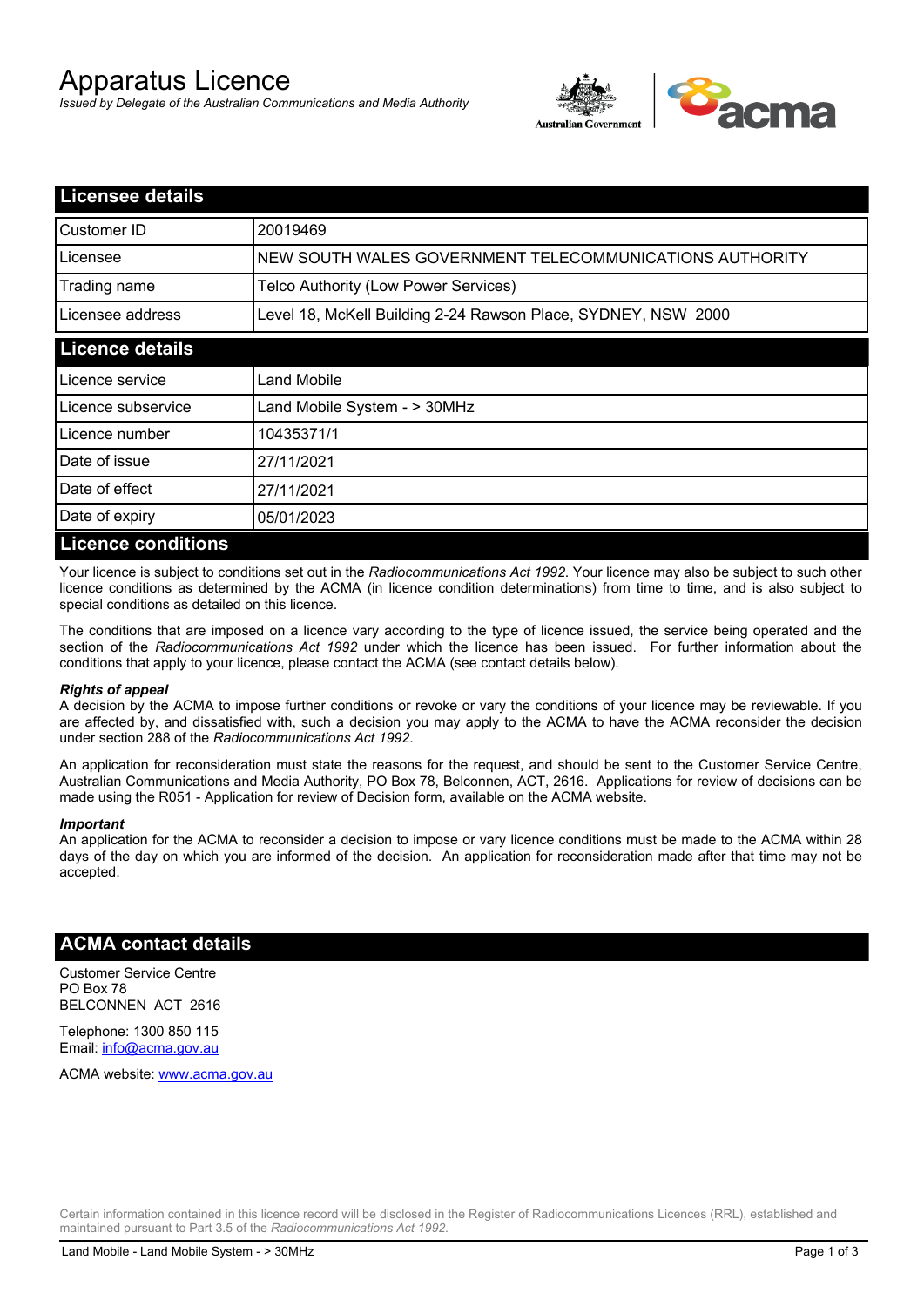# **Advisory Notes applying to licence no.: 10435371/1**

Conditions applicable to the operation of Land Mobile System station(s) authorised under this licence can be found in the Radiocommunications Licence Conditions (Apparatus Licence) Determination and the Radiocommunications Licence Conditions (Land Mobile Licence) Determination. Copies of these determinations are available from the ACMA and from the ACMA home page (www.acma.gov.au).